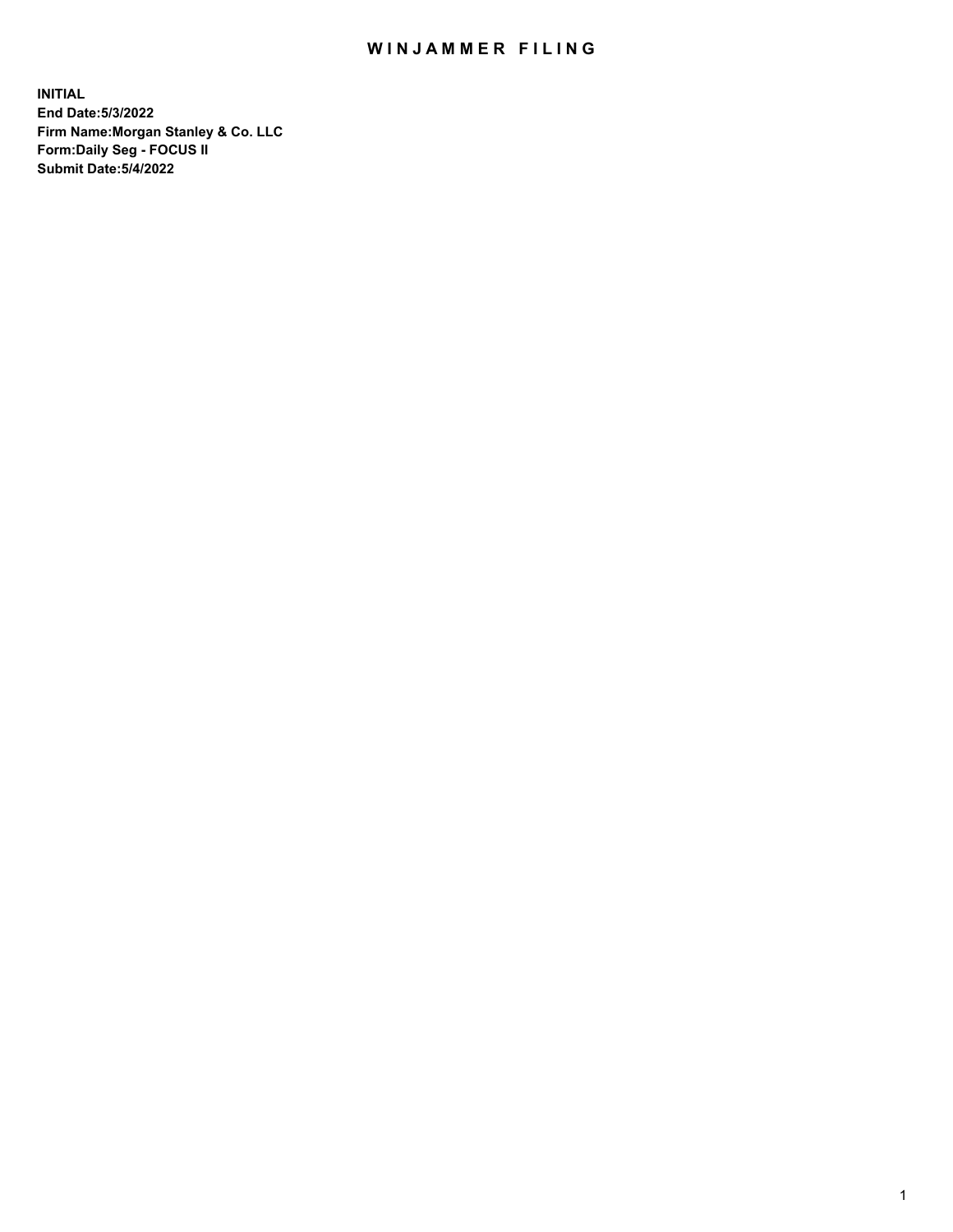**INITIAL End Date:5/3/2022 Firm Name:Morgan Stanley & Co. LLC Form:Daily Seg - FOCUS II Submit Date:5/4/2022 Daily Segregation - Cover Page**

| Name of Company                                                                                                                                                                                                                                                                                                                | <b>Morgan Stanley &amp; Co. LLC</b>                    |
|--------------------------------------------------------------------------------------------------------------------------------------------------------------------------------------------------------------------------------------------------------------------------------------------------------------------------------|--------------------------------------------------------|
| <b>Contact Name</b>                                                                                                                                                                                                                                                                                                            | <b>Ikram Shah</b>                                      |
| <b>Contact Phone Number</b>                                                                                                                                                                                                                                                                                                    | 212-276-0963                                           |
| <b>Contact Email Address</b>                                                                                                                                                                                                                                                                                                   | Ikram.shah@morganstanley.com                           |
| FCM's Customer Segregated Funds Residual Interest Target (choose one):<br>a. Minimum dollar amount: : or<br>b. Minimum percentage of customer segregated funds required:%; or<br>c. Dollar amount range between: and; or<br>d. Percentage range of customer segregated funds required between:% and%.                          | 235,000,000<br><u>0</u><br><u>00</u><br><u>00</u>      |
| FCM's Customer Secured Amount Funds Residual Interest Target (choose one):<br>a. Minimum dollar amount: ; or<br>b. Minimum percentage of customer secured funds required:%; or<br>c. Dollar amount range between: and; or<br>d. Percentage range of customer secured funds required between:% and%.                            | 140,000,000<br><u>0</u><br><u>00</u><br>0 <sub>0</sub> |
| FCM's Cleared Swaps Customer Collateral Residual Interest Target (choose one):<br>a. Minimum dollar amount: ; or<br>b. Minimum percentage of cleared swaps customer collateral required:% ; or<br>c. Dollar amount range between: and; or<br>d. Percentage range of cleared swaps customer collateral required between:% and%. | 92,000,000<br><u>0</u><br><u>00</u><br>00              |

Attach supporting documents CH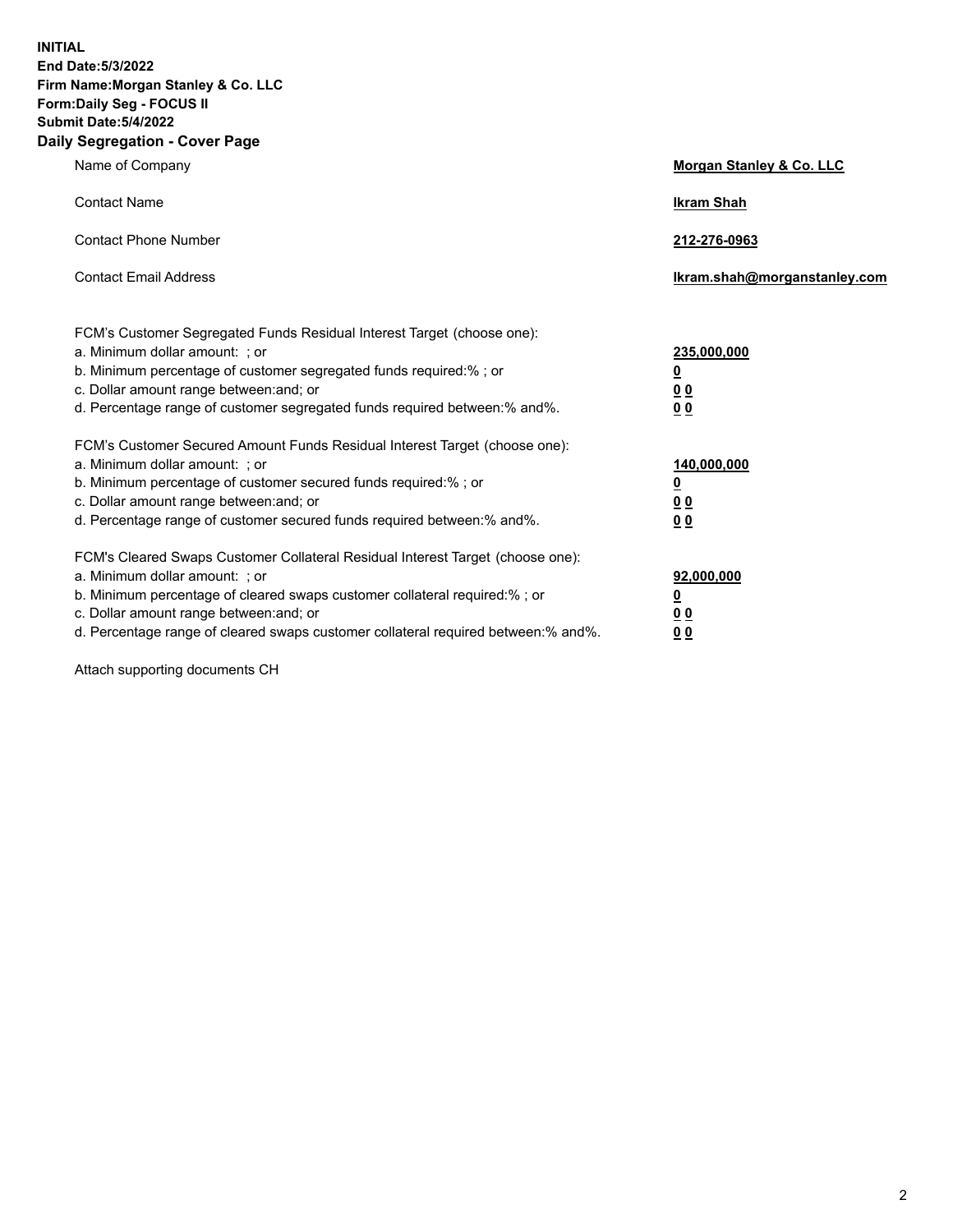|          | <b>INITIAL</b><br>End Date: 5/3/2022<br>Firm Name: Morgan Stanley & Co. LLC<br>Form: Daily Seg - FOCUS II<br><b>Submit Date: 5/4/2022</b><br><b>Daily Segregation - Secured Amounts</b>                                                            |                                                                                                                                                |
|----------|----------------------------------------------------------------------------------------------------------------------------------------------------------------------------------------------------------------------------------------------------|------------------------------------------------------------------------------------------------------------------------------------------------|
|          | Foreign Futures and Foreign Options Secured Amounts<br>Amount required to be set aside pursuant to law, rule or regulation of a foreign<br>government or a rule of a self-regulatory organization authorized thereunder                            | $0$ [7305]                                                                                                                                     |
| 1.       | Net ledger balance - Foreign Futures and Foreign Option Trading - All Customers<br>A. Cash<br>B. Securities (at market)                                                                                                                            | 5,238,397,986 [7315]<br>2,620,783,731 [7317]                                                                                                   |
| 2.<br>3. | Net unrealized profit (loss) in open futures contracts traded on a foreign board of trade<br>Exchange traded options<br>a. Market value of open option contracts purchased on a foreign board of trade                                             | 1,272,259,796 [7325]<br>39,778,976 [7335]                                                                                                      |
| 4.<br>5. | b. Market value of open contracts granted (sold) on a foreign board of trade<br>Net equity (deficit) (add lines 1. 2. and 3.)<br>Account liquidating to a deficit and account with a debit balances - gross amount                                 | $-25,434,147$ [7337]<br>9,145,786,342 [7345]<br>84,916,640 [7351]                                                                              |
| 6.       | Less: amount offset by customer owned securities<br>Amount required to be set aside as the secured amount - Net Liquidating Equity                                                                                                                 | -83,151,331 [7352] 1,765,309<br>[7354]<br>9,147,551,651 [7355]                                                                                 |
| 7.       | Method (add lines 4 and 5)<br>Greater of amount required to be set aside pursuant to foreign jurisdiction (above) or line<br>6.                                                                                                                    | 9,147,551,651 [7360]                                                                                                                           |
| 1.       | FUNDS DEPOSITED IN SEPARATE REGULATION 30.7 ACCOUNTS<br>Cash in banks                                                                                                                                                                              |                                                                                                                                                |
|          | A. Banks located in the United States<br>B. Other banks qualified under Regulation 30.7                                                                                                                                                            | 242,965,278 [7500]<br>157,135,305 [7520] 400,100,583<br>[7530]                                                                                 |
| 2.       | Securities                                                                                                                                                                                                                                         |                                                                                                                                                |
|          | A. In safekeeping with banks located in the United States<br>B. In safekeeping with other banks qualified under Regulation 30.7                                                                                                                    | 1,474,868,080 [7540]<br>93,529,343 [7560] 1,568,397,423<br>[7570]                                                                              |
| 3.       | Equities with registered futures commission merchants<br>A. Cash<br><b>B.</b> Securities<br>C. Unrealized gain (loss) on open futures contracts<br>D. Value of long option contracts<br>E. Value of short option contracts                         | 29,917,415 [7580]<br>$0$ [7590]<br>5,997,288 [7600]<br>$0$ [7610]<br>0 [7615] 35,914,703 [7620]                                                |
| 4.       | Amounts held by clearing organizations of foreign boards of trade<br>A. Cash<br><b>B.</b> Securities<br>C. Amount due to (from) clearing organization - daily variation<br>D. Value of long option contracts<br>E. Value of short option contracts | $0$ [7640]<br>$0$ [7650]<br>$0$ [7660]<br>$0$ [7670]<br>0 [7675] 0 [7680]                                                                      |
| 5.       | Amounts held by members of foreign boards of trade<br>A. Cash<br><b>B.</b> Securities<br>C. Unrealized gain (loss) on open futures contracts<br>D. Value of long option contracts<br>E. Value of short option contracts                            | 5,048,409,080 [7700]<br>1,052,386,308 [7710]<br>1,266,262,508 [7720]<br>39,778,976 [7730]<br><u>-25,434,147</u> [7735] 7,381,402,725<br>[7740] |
| 6.<br>7. | Amounts with other depositories designated by a foreign board of trade<br>Segregated funds on hand                                                                                                                                                 | $0$ [7760]<br>$0$ [7765]                                                                                                                       |
| 8.<br>9. | Total funds in separate section 30.7 accounts<br>Excess (deficiency) Set Aside for Secured Amount (subtract line 7 Secured Statement                                                                                                               | 9,385,815,434 [7770]<br>238,263,783 [7380]                                                                                                     |

- 9. Excess (deficiency) Set Aside for Secured Amount (subtract line 7 Secured Statement Page 1 from Line 8) 10. Management Target Amount for Excess funds in separate section 30.7 accounts **140,000,000** [7780]
- 11. Excess (deficiency) funds in separate 30.7 accounts over (under) Management Target **98,263,783** [7785]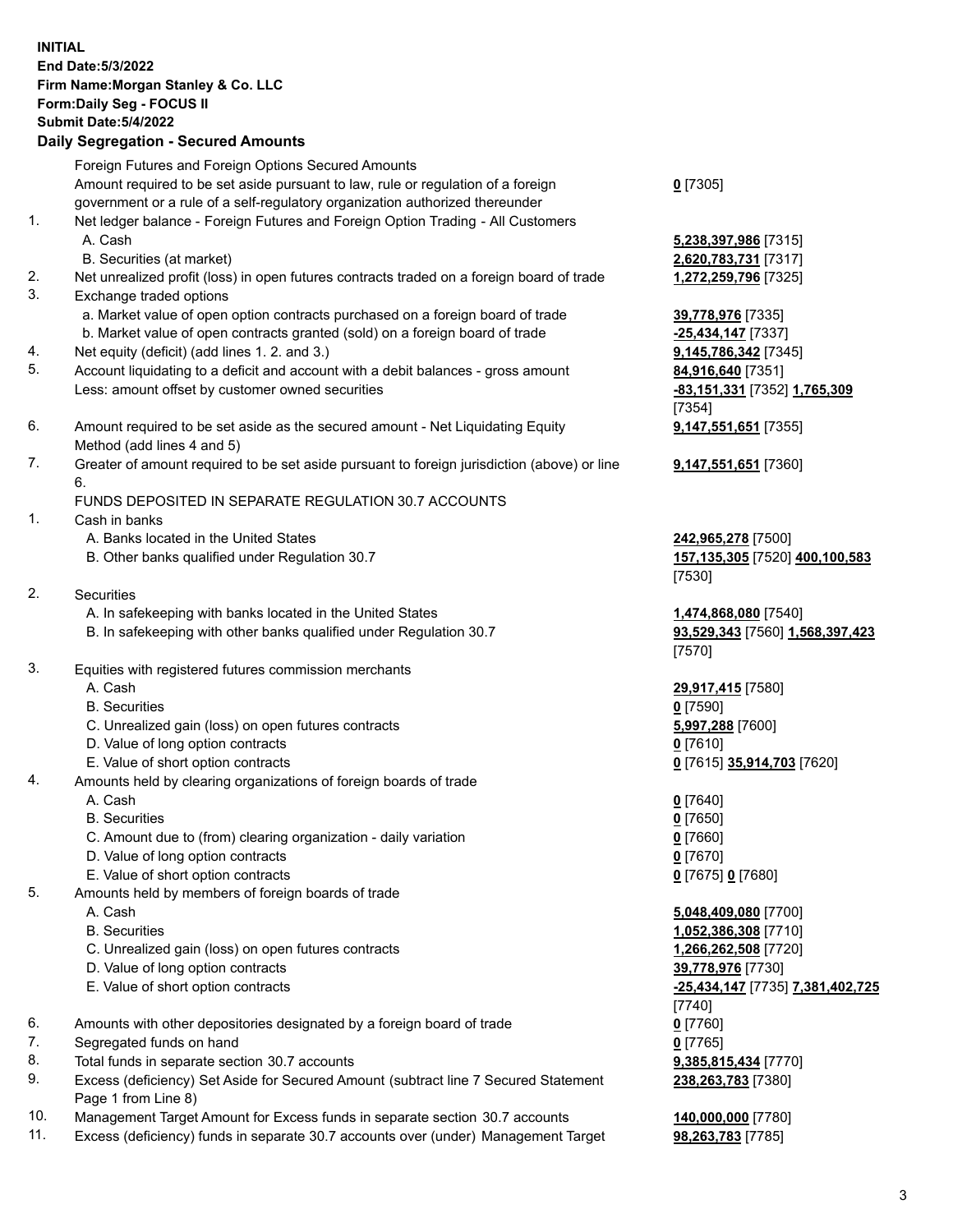**INITIAL End Date:5/3/2022 Firm Name:Morgan Stanley & Co. LLC Form:Daily Seg - FOCUS II Submit Date:5/4/2022 Daily Segregation - Segregation Statement** SEGREGATION REQUIREMENTS(Section 4d(2) of the CEAct) 1. Net ledger balance A. Cash **21,752,210,850** [7010] B. Securities (at market) **8,971,905,335** [7020] 2. Net unrealized profit (loss) in open futures contracts traded on a contract market **-2,916,357,170** [7030] 3. Exchange traded options A. Add market value of open option contracts purchased on a contract market **3,041,720,132** [7032] B. Deduct market value of open option contracts granted (sold) on a contract market **-2,379,404,654** [7033] 4. Net equity (deficit) (add lines 1, 2 and 3) **28,470,074,493** [7040] 5. Accounts liquidating to a deficit and accounts with debit balances - gross amount **748,810,359** [7045] Less: amount offset by customer securities **-744,951,087** [7047] **3,859,272** [7050] 6. Amount required to be segregated (add lines 4 and 5) **28,473,933,765** [7060] FUNDS IN SEGREGATED ACCOUNTS 7. Deposited in segregated funds bank accounts A. Cash **3,677,463,199** [7070] B. Securities representing investments of customers' funds (at market) **0** [7080] C. Securities held for particular customers or option customers in lieu of cash (at market) **4,084,293,875** [7090] 8. Margins on deposit with derivatives clearing organizations of contract markets A. Cash **15,633,611,565** [7100] B. Securities representing investments of customers' funds (at market) **0** [7110] C. Securities held for particular customers or option customers in lieu of cash (at market) **4,730,022,990** [7120] 9. Net settlement from (to) derivatives clearing organizations of contract markets **-101,443,759** [7130] 10. Exchange traded options A. Value of open long option contracts **3,041,720,132** [7132] B. Value of open short option contracts **-2,379,404,654** [7133] 11. Net equities with other FCMs A. Net liquidating equity **14,950,479** [7140] B. Securities representing investments of customers' funds (at market) **0** [7160] C. Securities held for particular customers or option customers in lieu of cash (at market) **0** [7170] 12. Segregated funds on hand **157,588,470** [7150] 13. Total amount in segregation (add lines 7 through 12) **28,858,802,297** [7180] 14. Excess (deficiency) funds in segregation (subtract line 6 from line 13) **384,868,532** [7190] 15. Management Target Amount for Excess funds in segregation **235,000,000** [7194]

16. Excess (deficiency) funds in segregation over (under) Management Target Amount Excess

**149,868,532** [7198]